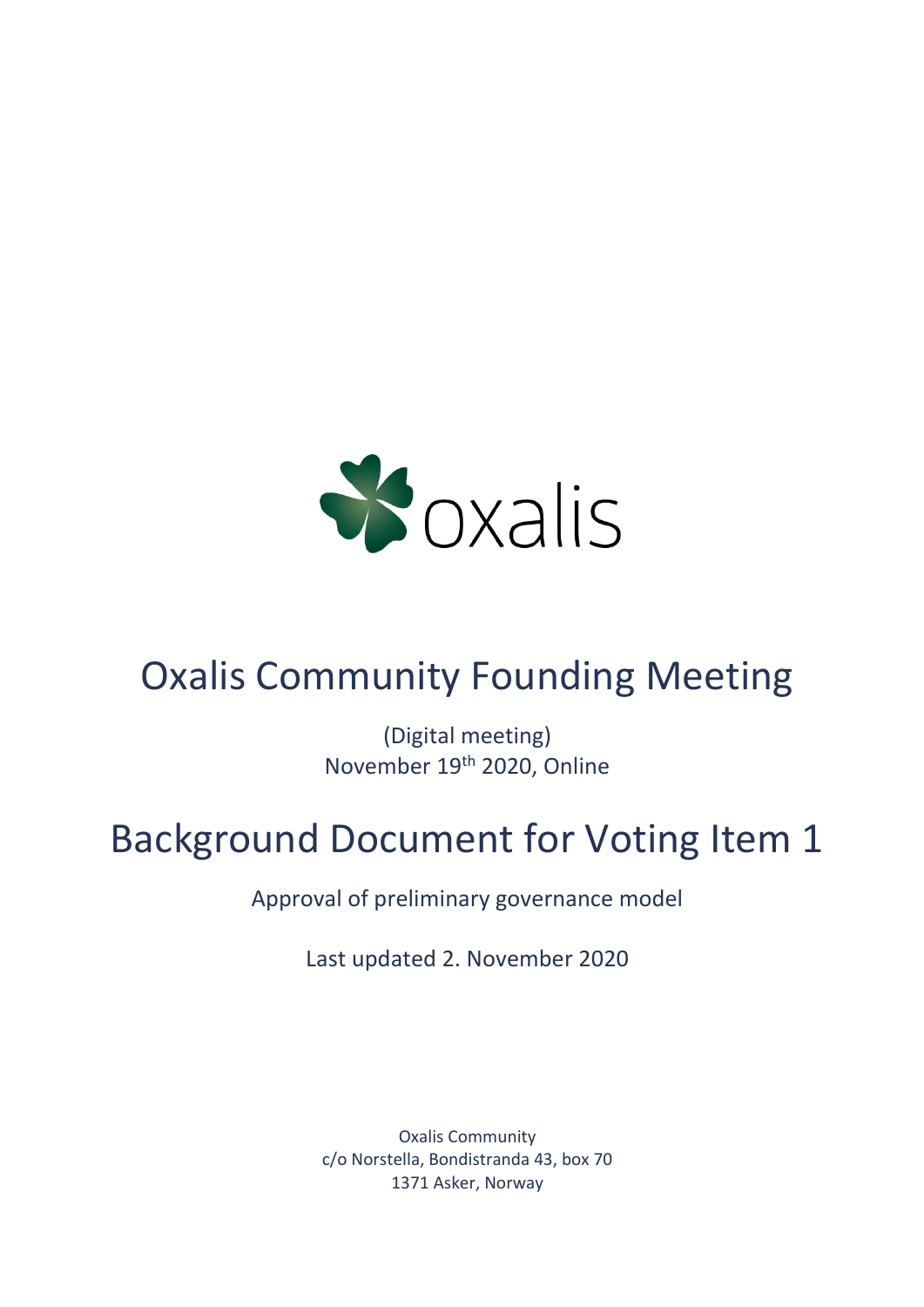

# **Table of Contents**

| 1              |  |
|----------------|--|
| $2^{\circ}$    |  |
| 2.1            |  |
| 2.2            |  |
|                |  |
|                |  |
| 2.3            |  |
| $\overline{3}$ |  |
| 4              |  |
| 5              |  |
| 5.1            |  |
| 5.2            |  |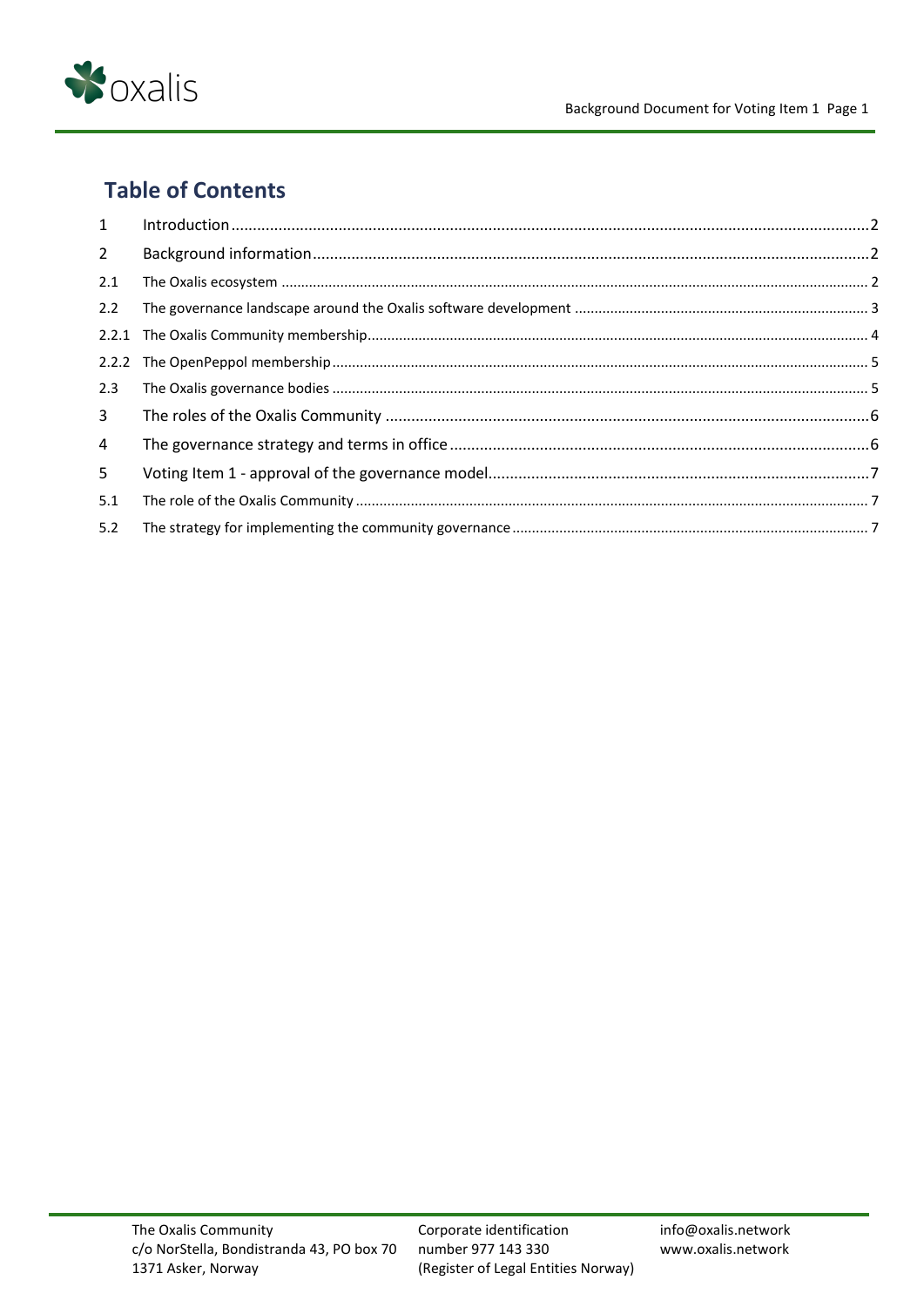

# <span id="page-2-0"></span>**1 Introduction**

The primary purpose of establishing an Oxalis community is to establish a not-for-profit platform for the continued maintenance of the Oxalis open source software. The platform shall be solid enough to ensure high quality and professionalism in the software development going forward – and with sufficient focus on Peppol compliance and openness (to ensure a user-driven approach).

With Voting Item 1 the organizations with voting rights can approve

- The overall purpose of the Oxalis Community
- The high-level strategy for establishing a robust-, scalable- and sustainable governance structure for the Oxalis Community.

To support the such approval, this document lays out the governmental ecosystem around the Oxalis software, the purpose of the Oxalis Community and a strategy for the implementation of a community governance model.

At the inauguration meeting the organizations with voting rights are kindly asked to approve the role of the community - as well as the proposed governance implementation strategy.

## <span id="page-2-1"></span>**2 Background information**

## <span id="page-2-2"></span>**2.1 The Oxalis ecosystem**

The Oxalis software surroundings is a complex landscape of stakeholder organisations and governance areas. In this landscape the Oxalis implementers need to identify the origin of an operational issue in order to address the right governance body, which often has proven difficult.

- Issues related to onboarding tests, PKI certificates, transport protocol specifications and Peppol compliance issues are to be addressed directly to OpenPeppol
- Issues related to access point agreements and national conditions for operating as a Peppol Access Point are to be addressed to the local Peppol Authority
- Issues related to functionality in the Oxalis software are to be addressed to the Oxalis software development body<sup>1</sup> implemented and run by NorStella.

In the past the Oxalis implementers had no direct impact on the development of the Oxalis software, and no possibility for getting software specific assistance from the Oxalis software provider. Establishment of an Oxalis community will gradually change this situation and the Oxalis implementers will now get:

- An official arena for defining both key criteria and a strategic roadmap for the development of the Oxalis software
- Indirectly a guarantee<sup>2</sup> that the Oxalis software components will be maintained and further developed.

 $<sup>1</sup>$  For details please refer to section 2.3 The oxalis Governance Bodies</sup>

<sup>&</sup>lt;sup>2</sup> Provided sufficient enough funding from the community - either by membership fees and/or by crowdfunding.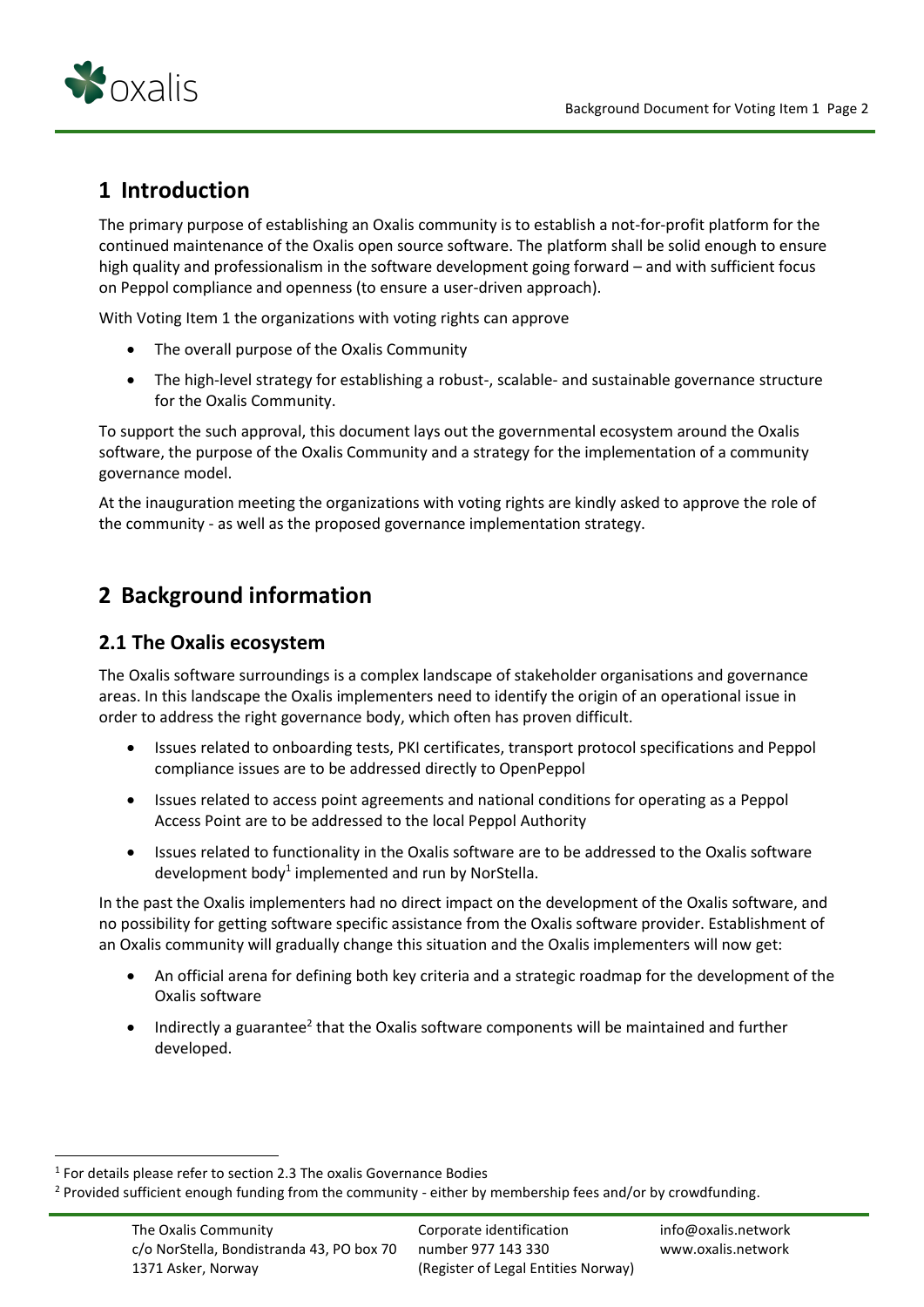

The ecosystem around the Oxalis software provides the optimal basis for supporting the Oxalis implementers:

- OpenPeppol and the Peppol Authorities: facilitate technical onboarding (PKI & Test), and manage Peppol compliance issues, sustainability of e-delivery specifications, establishment and control of service level requirements etc.
- The Oxalis Community: will provide a strategic roadmap for the Oxalis software, as well as prioritization, functional and non-functional requirements according to their operational needs
- NorStella: will facilitate the Oxalis Community legally, to organize and run the Oxalis development activities and to facilitate the development of Oxalis components - within the given direction and budget provided by the Oxalis Community.



Provided below is a high-level overview of the Oxalis ecosystem.

## <span id="page-3-0"></span>**2.2 The governance landscape around the Oxalis software development**

As mentioned above, the establishment of the Oxalis Community as part of the NorStella foundation serves the purpose of establishing a not-for-profit platform for maintenance and further development of the Oxalis software. A platform that enables a structured and professionalized development of the Oxalis software according to needs and requirements of the implementers - without expecting Oxalis implementers to be directly involved in the software development process.

Corporate identification number 977 143 330 (Register of Legal Entities Norway) info@oxalis.network www.oxalis.network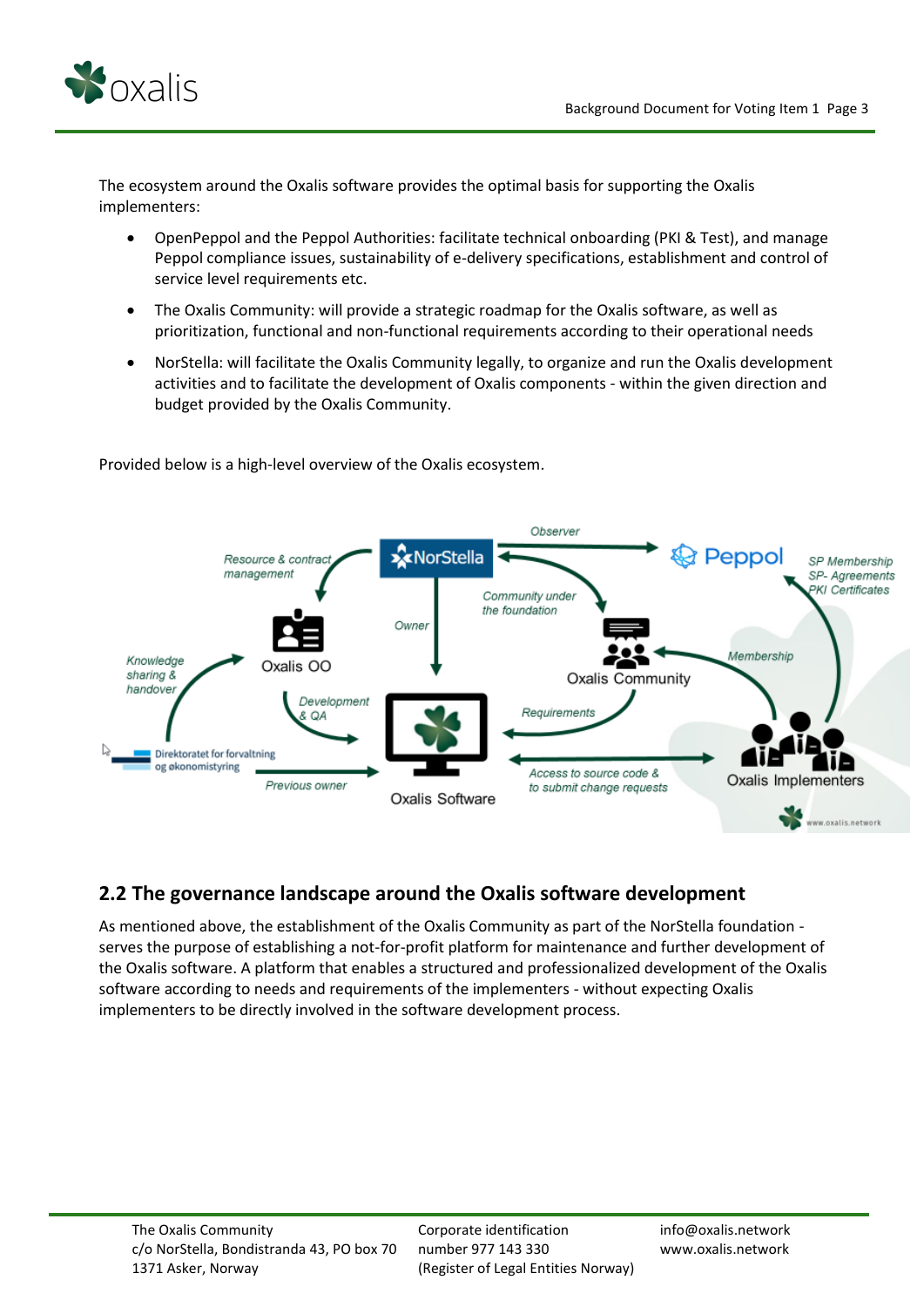



A high-level overview of the ecosystem planned is provided below.

The dotted line between the Oxalis Community and the Oxalis Operating Office indicates that the type, level and structure of support to Community members are yet to be defined.

#### <span id="page-4-0"></span>**2.2.1 The Oxalis Community membership**

The Oxalis Community is going to open to all Oxalis implementers<sup>3</sup> who want to sign up as a member. The ability to download the Oxalis software components, report issues and to submit change requests is open to everyone, but only Oxalis Community members are guaranteed responses to such request.

The Oxalis Community members fund the development of the Oxalis software and they will therefore be granted special rights to:

- Early releases, hot fixes and add-on components.
- A direct line to the Oxalis Operational Office (OO)
- $\bullet$  (will over time be provided with) collaboration spaces, FAQ libraries and support options<sup>4</sup>.

The current membership structures operate with 2 levels of membership;

- Gold members can influence the direction of- and further development of the Oxalis software by representation and voting rights
- Regular members get access to early releases, community specific documentation<sup>5</sup> and are informed directly about hotfixes and upcoming releases.

The current membership structure<sup>6</sup> has been formally defined by NorStella in collaboration with the Oxalis Advisory Board and the Interim Steering Committee. Any changes to this structure, will only be made after consulting the Oxalis Community management team.

<sup>&</sup>lt;sup>3</sup> To be eligible for membership (in the Oxalis Community) it is mandatory to have implemented the Oxalis software.

<sup>&</sup>lt;sup>4</sup> Such options are to be defined and implemented according to available budget, available resources and maturity of operations.

<sup>&</sup>lt;sup>5</sup> Strategic roadmaps, development plans, overview over prioritized requirements etc.

<sup>&</sup>lt;sup>6</sup> Please refer to the Oxalis [website](https://www.oxalis.network/join) for details (www.oxalis.network).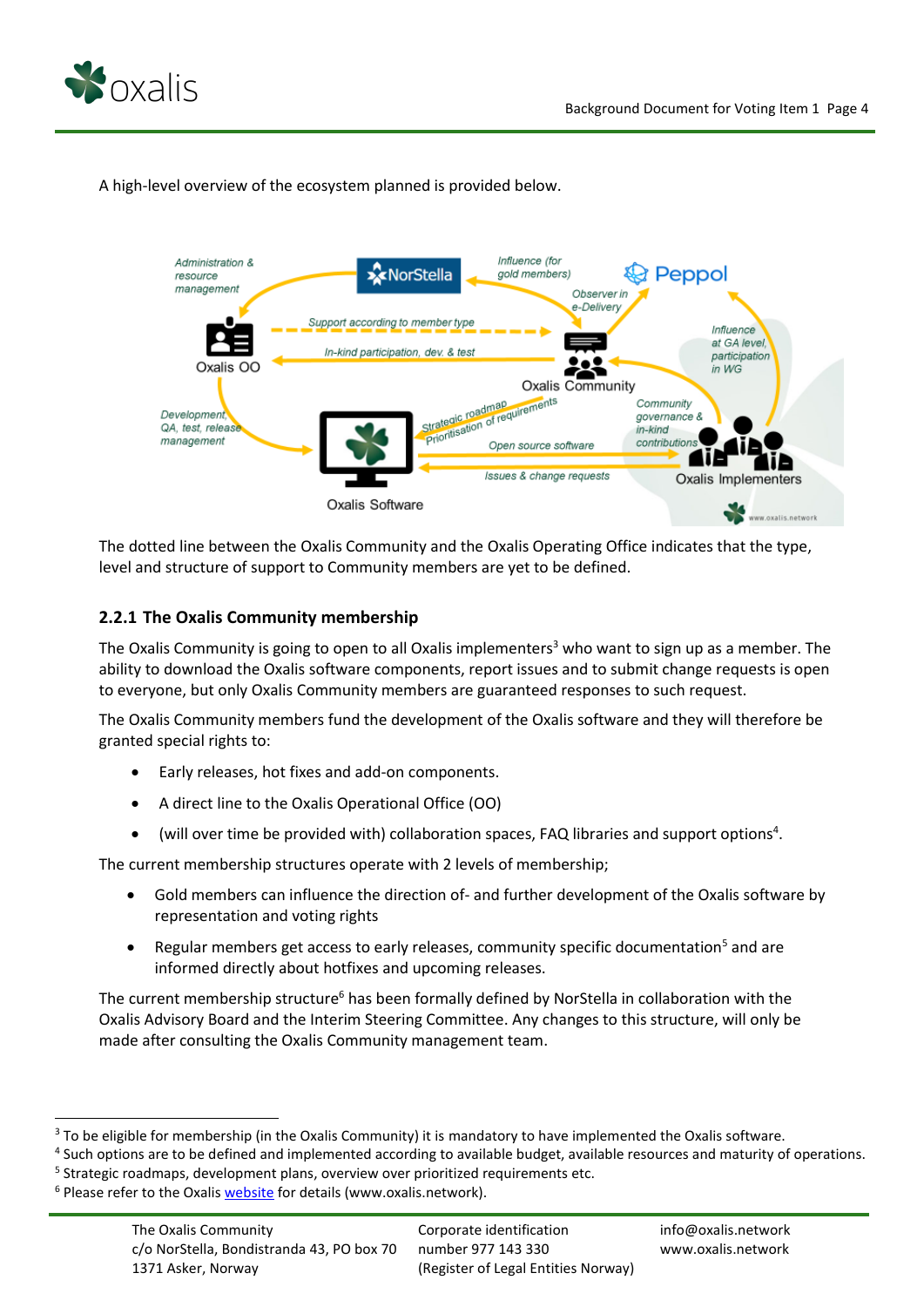

#### <span id="page-5-0"></span>**2.2.2 The OpenPeppol membership**

There will be no changes, going forward, to the Oxalis implementers relation to OpenPeppol, or to the fact that influence on SLA's, specifications or compliance policies in the network are handled via the OpenPeppol AISBL organisation structure.

NorStellas OpenPeppol membership serves the sole purpose of ensuring NorStella access to- and timely information about OpenPeppol e-delivery requirements and specifications. This up to date information is a requirement to be able to predict the need for alteration of the Oxalis software - or development of new functionality. The membership of OpenPeppol will be as observer only and will leave no possibility for NorStella or the Oxalis Community to take part in the OpenPeppol decision making process.

## <span id="page-5-1"></span>**2.3 The Oxalis governance bodies**

To support the ecosystem described above the governance round the Oxalis software is divided into three separate areas:

- The strategic governance will be handled in- and by the Oxalis Community and will focus on identification and the prioritization of requirements to the Oxalis software
- The operational governance will be handled by the Oxalis Operational Office (OO), assigned by NorStella and funded by the Oxalis Community. The operational governance will focus on daily operations, software development, change and release management, quality assurance etc.
- The legal governance is handled by NorStella as part of the daily operation of the foundation, and focuses on IPR protection, membership management, accounting and budget controlee, contracting and assignment of resources etc.

Please find below a high-level overview of the roles and responsibilities of the Oxalis governance bodies:



Corporate identification number 977 143 330 (Register of Legal Entities Norway) info@oxalis.network www.oxalis.network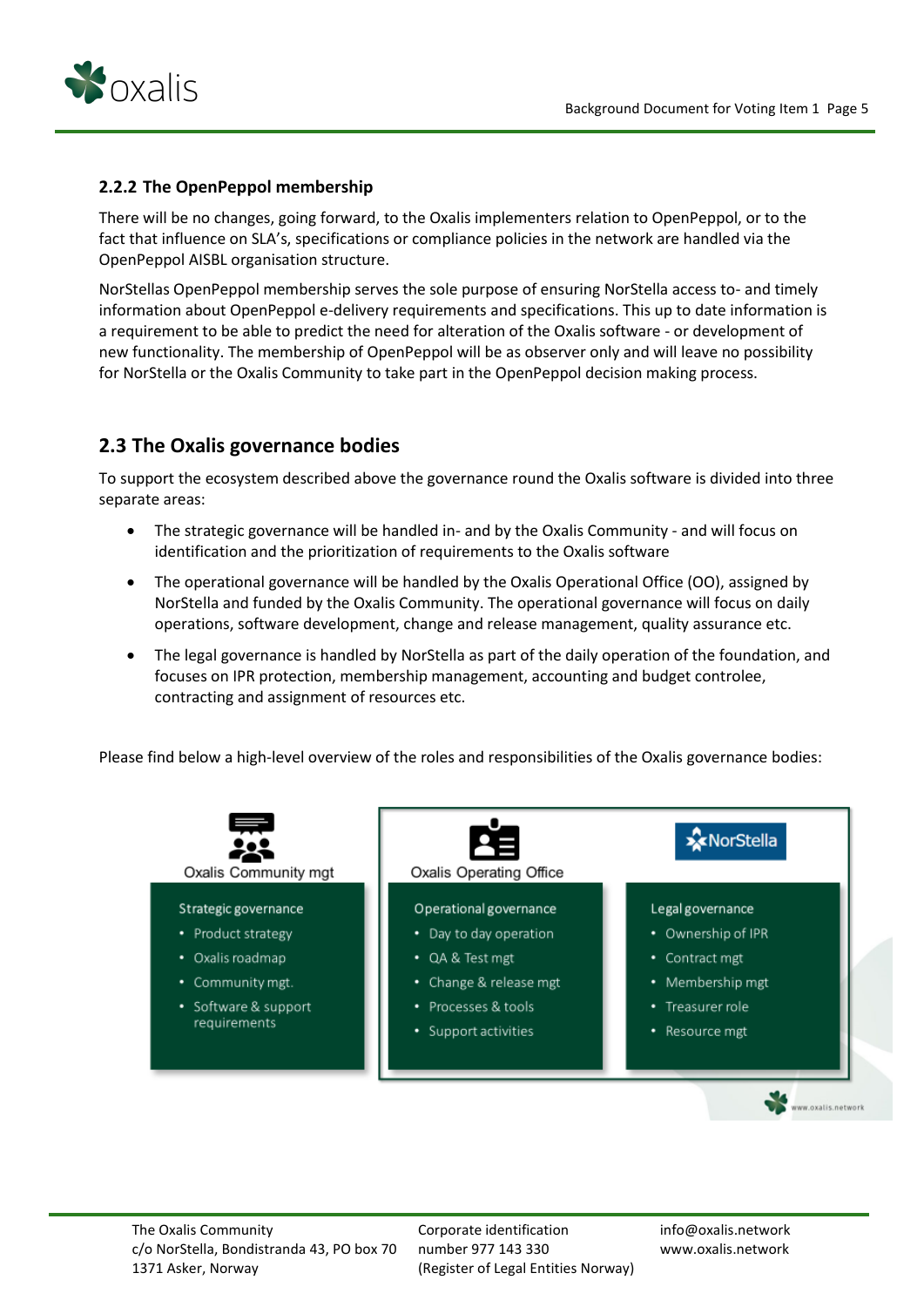

## <span id="page-6-0"></span>**3 The roles of the Oxalis Community**

As mentioned above the incoming funds from the Oxalis Community (membership fees) is the economic basis for the Oxalis-specific parts of the ecosystem. The membership fees fund the continuous software development required to ensure Peppol compliance - both technical and performance related changes.

At first glance, it appears as though the Oxalis Community is mainly being established as a funding mechanism, but as the governance structure illustrated above shows, the Oxalis Community will be a much more significant player in the development of the Oxalis software. The Oxalis Community is the arena for defining:

- How to prioritize future development of functionality in the existing Oxalis components
- What new functionality to add (directly in the Oxalis software or as plug-in)
- How to manage the product strategy in general.

The primary role of the Oxalis Community is, in other words, to feed the development process with requirements and recommendations, to lay out the need of the implementers and to decide in which order to implement changes and new functionality.

## <span id="page-6-1"></span>**4 The governance strategy and terms in office**

In order to facilitate the establishment of a futureproof and solid governance structure for the Oxalis Community, in parallel with the handing over of the Oxalis software ownership - and the establishment of an operational office (OO), NorStella proposes that the Oxalis Community governance is implemented according to the timeline illustrated below:



Corporate identification number 977 143 330 (Register of Legal Entities Norway) info@oxalis.network www.oxalis.network